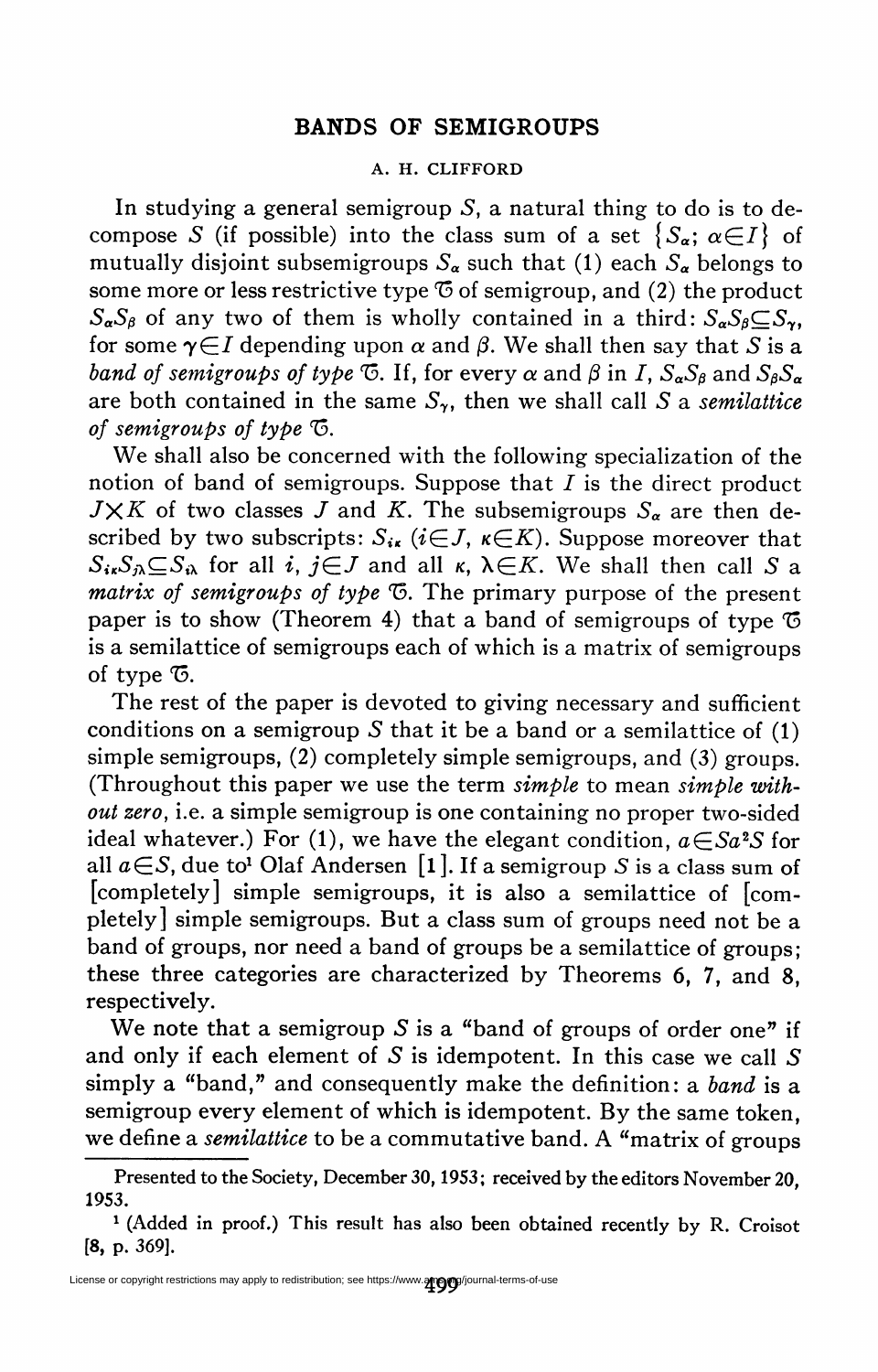of order one" will be called a "rectangular band." Thus we define a rectangular band to be the direct product  $J \times K$  of two classes  $J$  and  $K$ , with multiplication defined by

(1) 
$$
(i, \kappa)(j, \lambda) = (i, \lambda) \quad (\text{all } i, j \in J; \kappa, \lambda \in K).
$$

The reason for the term is the following. Think of  $J \times K$  as a rectangular array of points, the point  $\alpha = (i, \kappa)$  lying in the *i*th row and *k*th column. Then  $\alpha = (i, \kappa)$  and  $\beta = (j, \lambda)$  are opposite vertices of a rectangle of which the other two vertices are  $\alpha\beta = (i, \lambda)$  and  $\beta\alpha = (i, \kappa)$ .

**THEOREM 1. A semigroup S is a band of semigroups of type**  $\sigma$  **if and** only if there exists a band I and a homomorphism  $\phi$  of S onto I such that the inverse image  $\phi^{-1}(\alpha)$  of each element  $\alpha$  of I is a subsemigroup  $S_{\alpha}$  of  $S$  of type  $\mathcal{F}$ .

**Proof.** Let S be a band of semigroups  $S_{\alpha}$  ( $\alpha \in I$ ) of type  $\bar{\infty}$ . Then to each pair of elements  $\alpha$ ,  $\beta$  of the index class I corresponds a unique element  $\gamma$  of I such that  $S_{\alpha}S_{\beta} \subseteq S_{\gamma}$ . Define  $\alpha\beta = \gamma$ . Since  $S_{\alpha}S_{\beta} \cdot S_{\gamma}$  $=S_{\alpha} \cdot S_{\beta} S_{\gamma}$ , and  $S_{\alpha} S_{\alpha} \subseteq S_{\alpha}$ , this multiplication is associative and idempotent, i.e.  $I$  becomes a band thereunder. Each element  $a$  of  $S$ belongs to exactly one  $S_{\alpha}$ , and, if we define  $\phi(a) = \alpha$ , the mapping  $\phi$  of  $S$  onto  $I$  is clearly a homomorphism with the property stated in the theorem. The converse is evident.

We shall use the expression, "S is a band I of semigroups  $S_{\alpha}$  ( $\alpha \in I$ ) of type  $\mathfrak{G},$ " to indicate the situation described in Theorem 1.  $\phi$  will be called the natural homomorphism of  $S$  onto  $I$ .

We shall call a semigroup S simple if  $SaS = S$  for every  $a \in S$ , and completely simple if S is simple and contains a primitive idempotent (cf. Rees [3]). (An idempotent e is primitive if from  $f^2 = f$  and  $ef = fe$  $=f$  we conclude  $f = e$ .) We shall not have occasion to consider semigroups with a zero element, and we consequently omit the phrase without zero. Rees [2] showed (in particular) that every completely simple semigroup is isomorphic with a "matrix semigroup S over a group  $G,$ " defined as follows. Let  $J$  and  $K$  be any two sets. Let  $S$  be the set of all triples  $(a; i, \kappa)$ , with  $a \in G$ ,  $i \in J$ ,  $\kappa \in K$ , and let the product of two elements of  $S$  be defined by

$$
(2) \quad (a; i, \kappa)(b; j, \lambda) = (a p_{\kappa j} b; i, \lambda) \quad (a, b \in G; i, j \in J; \kappa, \lambda \in K),
$$

where  $(p_{kj})$  is a fixed  $K \times J$  matrix of elements  $p_{kj}$  of G. Since Suschkewitsch [4] proved essentially the same theorem for finite S, we shall refer to this result as the Suschkewitsch-Rees Theorem.

The following theorem is simply a restatement, in the terminology  $L$ ic $\alpha$ f othe gr $\mathbf{p}$ resent y paper, mot  $\alpha$ , Theorem  $2$ go fan an earlier paper  $\lfloor 5 \rfloor$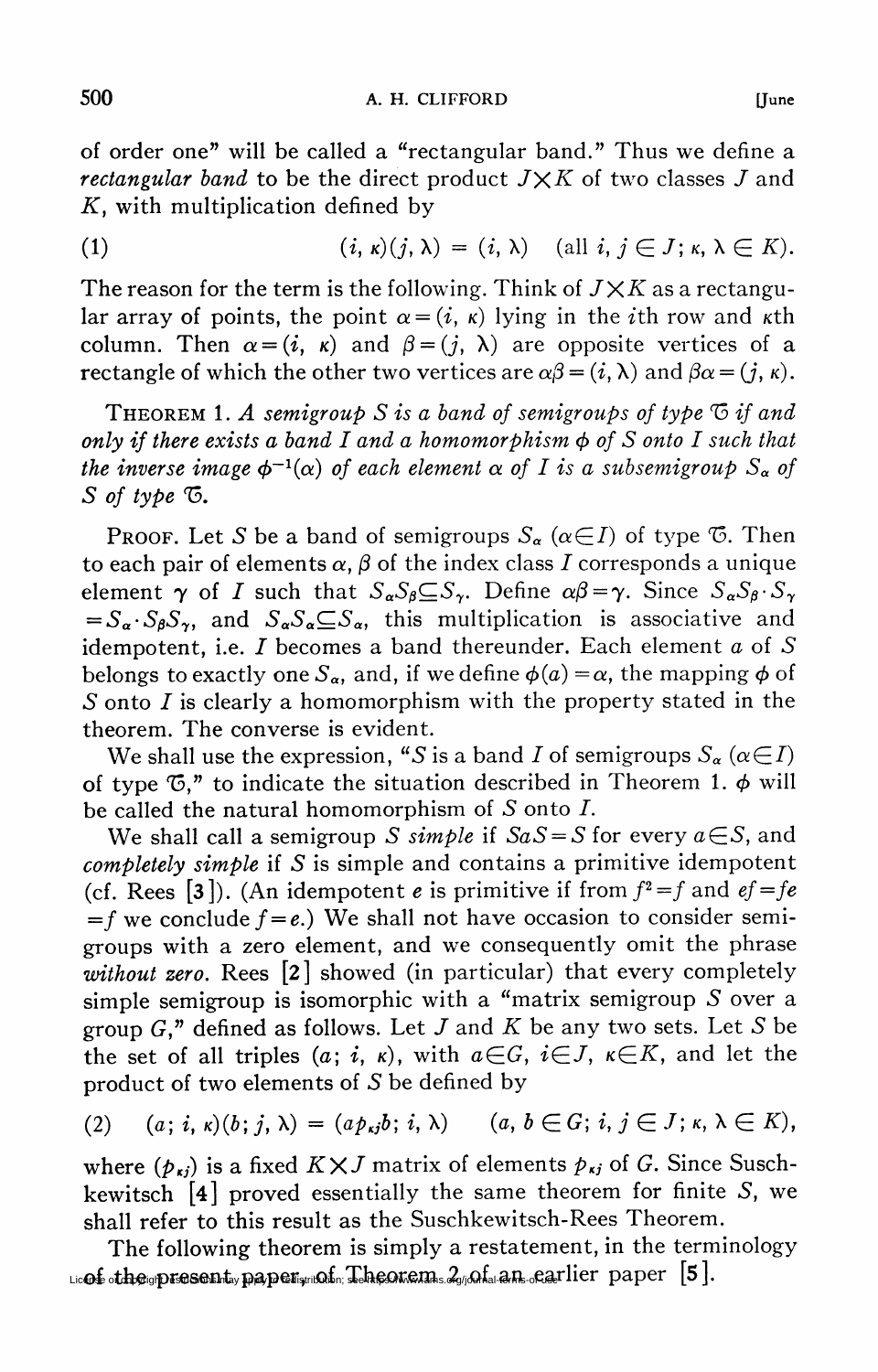THEOREM 2. A semigroup is a class sum of groups if and only if it is a semilattice of completely simple semigroups.

We remark that if a semigroup S is a class sum of groups, then it is a class sum of mutually disjoint groups. This follows from Theorem 1 of  $[5]$ , and the evident fact that S admits relative inverses. A similar remark holds if  $S$  is a class sum of simple or of completely simple semigroups, the former by Andersen's Theorem (stated below) and the latter by Theorem 2.

We next express in our present terminology a result due to McLean [6]. Call a band *nowhere commutative* if  $ab = ba$  implies  $a = b$ .

Theorem (McLean). Every band is a semilattice of nowhere commutative bands.

Since a rectangular band is clearly nowhere commutative, the next theorem sharpens that of McLean.

THEOREM 3. Every band is a semilattice of rectangular bands.

Proof. A band is a class sum of groups (of order one), and hence, by Theorem 2, is a semilattice of completely simple bands. Applying the Suschkewitsch-Rees Theorem to a completely simple band  $B$ , we see that the structure group of  $B$  must have order one, and hence the law (2) of multiplication reduces to (1).

We come now to the main result of the present paper.

THEOREM 4. A band of semigroups of type  $\mathfrak G$  is a semilattice of semigroups each of which is a matrix of semigroups of type  $\sigma$ .

Proof. Let S be a band I of semigroups  $S_{\alpha}$  ( $\alpha \in I$ ) of type  $\bar{\mathfrak{G}}$ . By Theorem 3, I is itself a semilattice P of rectangular bands  $I_r$  ( $\tau \in P$ ). Let  $\phi$  be the natural homomorphism of S onto I, and let  $\psi$  be that of *I* onto *P*. The mapping  $a \rightarrow \psi(\phi(a))$  is clearly a homomorphism of S onto P. The inverse image  $S'_r$  of an element  $\tau$  of P is the class sum of all the  $S_{\alpha}$  for which  $\psi(\alpha) = \tau$ , i.e. for which  $\alpha \in I_{\tau}$ . Describing the elements  $\alpha$  of  $I_{\tau}$  as pairs  $(i, \kappa)$  of elements of index classes  $J_{\tau}$  and  $K_{\tau}$ , as above, then we may write  $S_{i\kappa}$  for  $S_{\alpha}$  and obtain  $S_{i\kappa}S_{\alpha}\subseteq S_{\alpha}$  for all i,  $j \in J_{\tau}$  and all  $\kappa$ ,  $\lambda \in K_{\tau}$ . Thus  $S_{\tau}'$  is a matrix of semigroups  $S_{i\tau}$ . and the latter (being the  $S_{\alpha}$ ) are of type  $\sigma$ .

Theorem 5. A matrix of [completely] simple semigroups is [completely] simple.

PROOF. Let S be a matrix of simple semigroups  $S_{i\kappa}$  ( $i \in J$ ,  $\kappa \in K$ ). Let a and b be arbitrary elements of S; we are to show that there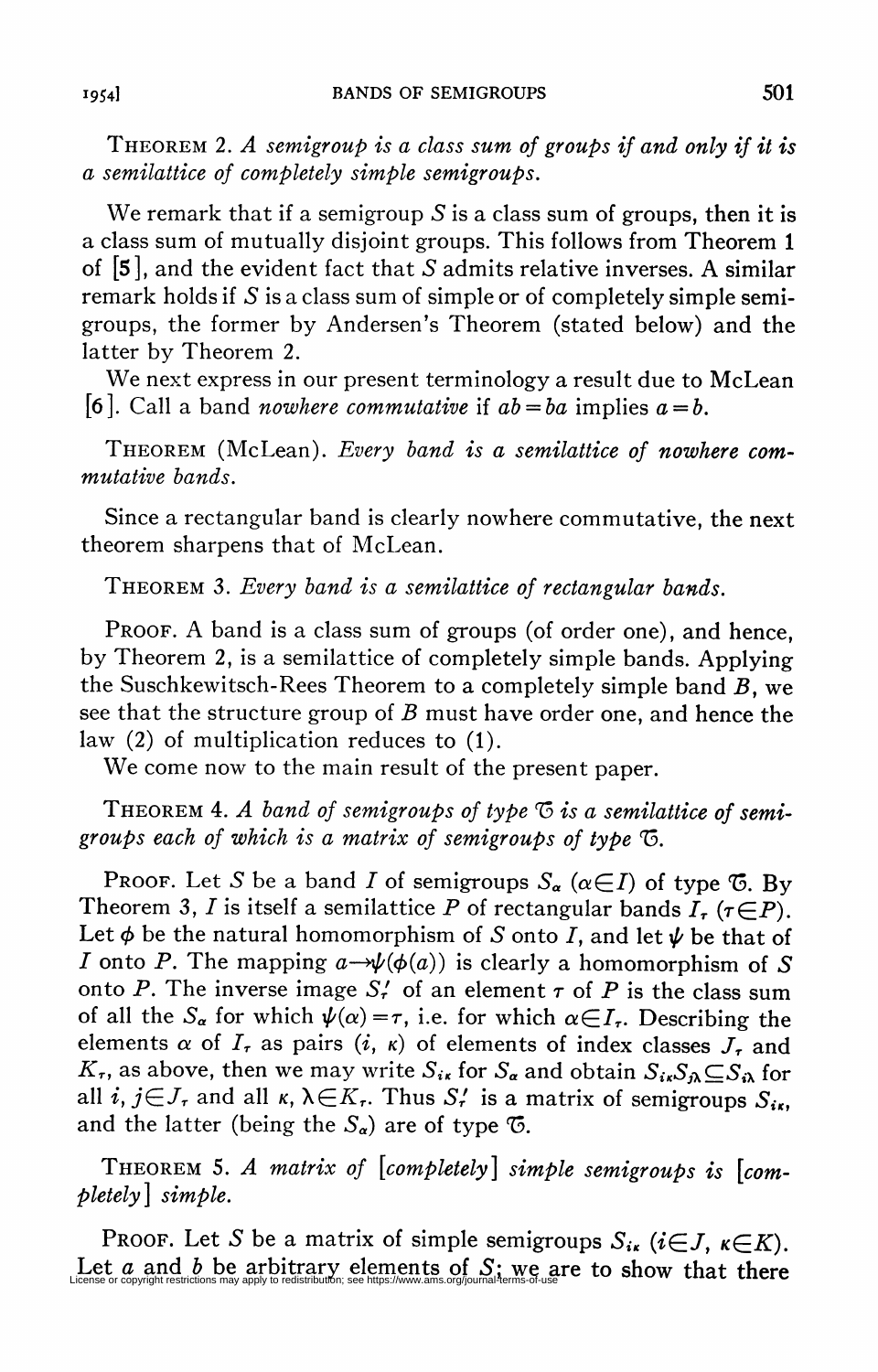exist x, y in S such that  $xay = b$ . Suppose  $a \in S_{ik}$  and  $b \in S_{ik}$ . Then  $bab\in S_{j\lambda}$ . Since  $S_{j\lambda}$  is simple, there exist u, v in  $S_{j\lambda}$  such that  $u \cdot bab \cdot v$  $= b$ . Hence we may take  $x = ub$ ,  $y = bv$ .

Now suppose that the semigroups  $S_{ik}$  are completely simple. To show that  $S$  is completely simple, it suffices to show that any idempotent element e of  $S_{i\kappa}$  is primitive in S, as well as in  $S_{i\kappa}$ . Let f be an idempotent element of S such that  $fe = ef = f$ . Suppose  $f \in S_{i\lambda}$ . Then  $fe\in S_{j\lambda}S_{i\kappa}\subseteq S_{j\kappa}$  and  $ef\in S_{i\kappa}S_{j\lambda}\subseteq S_{i\lambda}$ . Hence  $S_{j\kappa}$  and  $S_{i\lambda}$  must be the same as  $S_{i\lambda}$ , i.e.  $i=j$  and  $\kappa=\lambda$ . Thus  $f\in S_{i\kappa}$ , and since e is primitive in  $S_{i\kappa}$ , we conclude that  $f = e$ .

From Theorem 5 and the Suschkewitsch-Rees Theorem, it follows that a semigroup is a matrix of groups if and only if it is completely simple.

The following is Theorem 9.5 in  $\lceil 1 \rceil$ . (A proof may be constructed for it by suitably modifying the proof of Theorem 2.)2

Theorem (Croisot-Andersen). The following three assertions concerning a semigroup S are equivalent:

- (A)  $S$  is a class sum of simple semigroups.
- $(B)$  S is a semilattice of simple semigroups.
- (C)  $a \in Sa^2S$  for every  $a \in S$ .

Let us call two elements a, b of a semigroup S  $r$ -associate (l-associate) if they generate the same right (left) ideal of S, and  $r\Omega$ associate if they are both  $r$ - and  $l$ -associate. The following is Theorem 7 in [7]:

THEOREM (J. A. Green). If an element a of a semigroup S is  $r\cap l$ associate with  $a^2$ , then the set of all elements of S which are  $r \cap l$ -associate with a is a subgroup of S.

THEOREM 6. The following four assertions concerning a semigroup  $S$ are equivalent:

- (A) S is a class sum of completely simple semigroups.
- (B)  $S$  is a class sum of groups.
- (C) S is a semilattice of completely simple semigroups.
- (D)  $a \in S$  $a^2 \cap a^2S$  for every  $a \in S$ .

PROOF.  $(A)$  implies  $(B)$ , since every completely simple semigroup is a class sum of groups. (B) implies (C) by Theorem 2, and evidently (C) implies (A). (B) implies (D), for, if  $a \in S$ , then a and  $a^2$ both belong to the same subgroup G of S, so that  $a \in Ga^2 \cap a^2G \subseteq Sa^2$ .  $\bigcap a^2S$ . (D) implies (B), for, if  $a \in S$ , (D) implies that a and  $a^2$  are

**<sup>2</sup>** See footnote 1.<br>License or copyright restrictions may apply to redistribution; see https://www.ams.org/journal-terms-of-use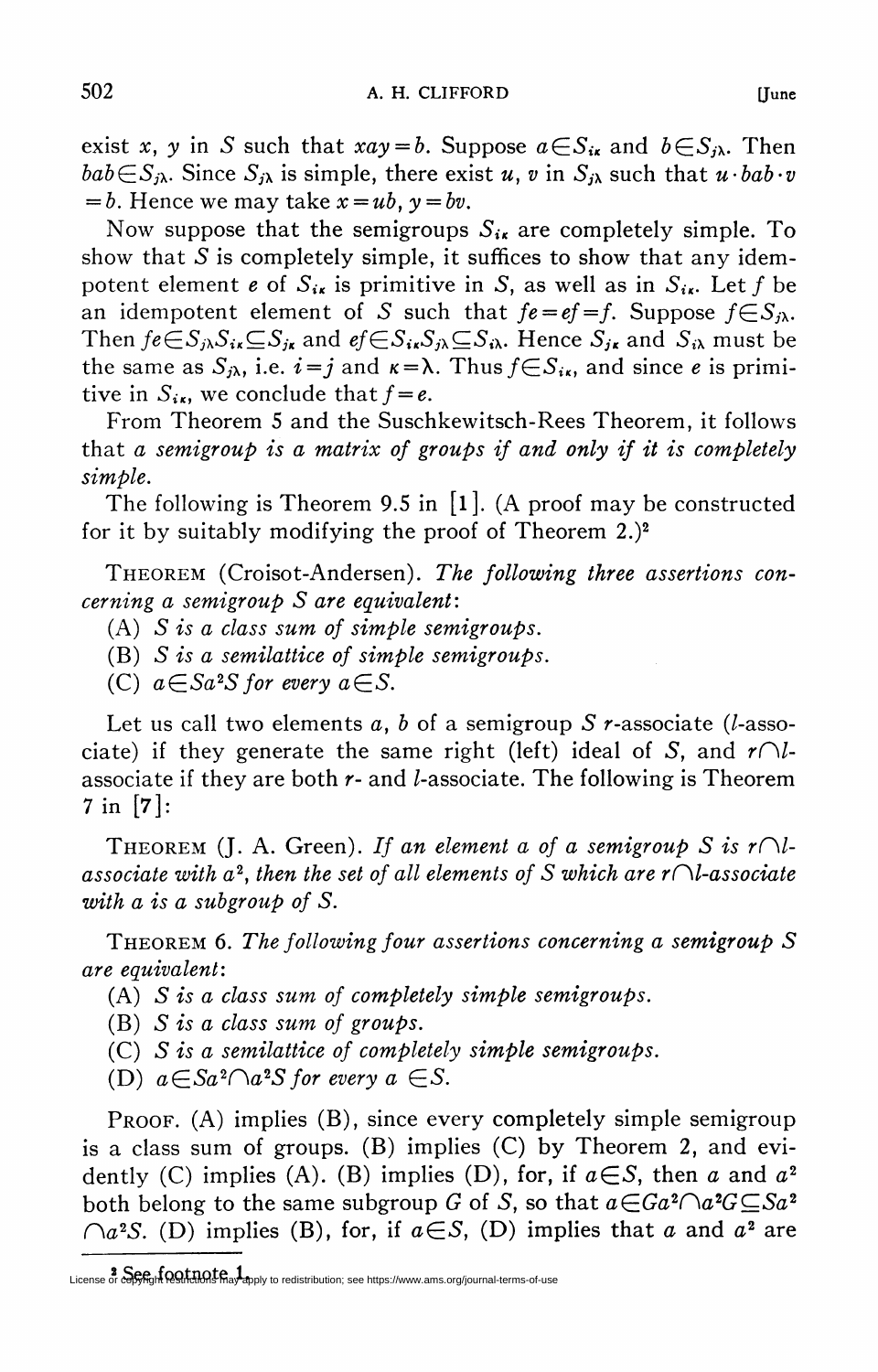$r\cap l$ -associate, and hence a belongs to a subgroup of S by Green's theorem.

THEOREM 7. A semigroup  $S$  is a band of groups if and only if it satisfies the following two conditions:

(1)  $a \in Sa^2 \cap a^2S$  for every  $a \in S$ ;

(2) for every pair of elements a, b of S,  $Sba = Sba^2$  and  $abS = a^2bS$ .

**PROOF.** Let S be a band of groups. In particular, S is a class sum of groups, and (1) follows as in the proof of Theorem 6. Let  $a, b \in S$ . From the fact that  $a$  and  $a^2$  belong to the same subgroup of S, and the assumption that S is a band of groups, we conclude that ba and  $ba^2$ belong to the same subgroup of S, and hence  $Sba = Sba^2$ . Similarly,  $abS = a<sup>2</sup>bS$ .

Suppose conversely that (1) and (2) hold in S. By (1) and Green's Theorem, S is the class sum of groups  $G_{\alpha} (\alpha \in I)$ . Let a,  $b \in S$ . Let  $G_{\alpha}$  be the subgroup of S to which a belongs, let  $e_{\alpha}$  be the identity element of  $G_{\alpha}$ , and let  $a^{-1}$  be the inverse of a in  $G_{\alpha}$ . Replacing b by  $a^{-1}b$  in the second part of (2), we conclude  $e_a bS = abS$ . If a' is any other element of  $G_{\alpha}$ , we conclude similarly that  $e_{\alpha}bS = a'bS$ , and hence  $abS = a'bS$ . Evidently  $Sa = Sa'$ , and hence  $Sab = Sa'b$ . Consequently ab and a'b are  $r\cap l$ -associate. Now, in a semigroup S which is the class sum of groups, two elements of S are  $r\Omega$ -associate if and only if they belong to the same subgroup of S. Consequently  $ab$  and  $a'b$  belong to the same subgroup of S. By the left-right dual of this argument, ba and  $ba'$  also belong to the same subgroup of S. Thus the relation of belonging to the same subgroup of  $S$  is a congruence relation, whence  $S$ is a band of groups.

THEOREM 8.<sup>3</sup> A semigroup S is a semilattice of groups if and only if it satisfies the following two conditions:

- (1)  $a \in S a^2 \cap a^2 S$  for every  $a \in S$ ;
- (2) if e and f are idempotent elements of S, then  $ef=fe$ .

PROOF. Assume that S is a semilattice I of groups  $G_{\alpha} (\alpha \in I)$ . Since  $S$  is in particular a class sum of groups, (1) follows as in the proof of Theorem 6. To show (2), let  $e$  and  $f$  be idempotent elements of S. Then  $e \in G_{\alpha}$  and  $f \in G_{\beta}$  for some  $\alpha$ ,  $\beta \in I$ . Since  $G_{\alpha}$  and  $G_{\beta}$  are groups, e and f must be the identity elements thereof:  $e = e_{\alpha}$ ,  $f = e_{\beta}$ . Let  $\gamma = \alpha\beta$  $(=\beta\alpha \text{ since } I \text{ is by hypothesis commutative}).$  Let  $e_{\gamma}$  be the identity element of  $G_\gamma$ . Since  $e_\alpha e_\beta \in G_\gamma$  we have  $e_\gamma \cdot e_\alpha e_\beta = e_\alpha e_\beta$ .

Now  $e_{\gamma}e_{\alpha} \in G_{\gamma\alpha} = G_{\gamma}$ , so that  $e_{\gamma}e_{\alpha} \cdot e_{\gamma} = e_{\gamma}e_{\alpha}$ . Hence

 $_{\rm License}$  , Added in proof.) This result has also been noted by R. Croisot [8, p 375].